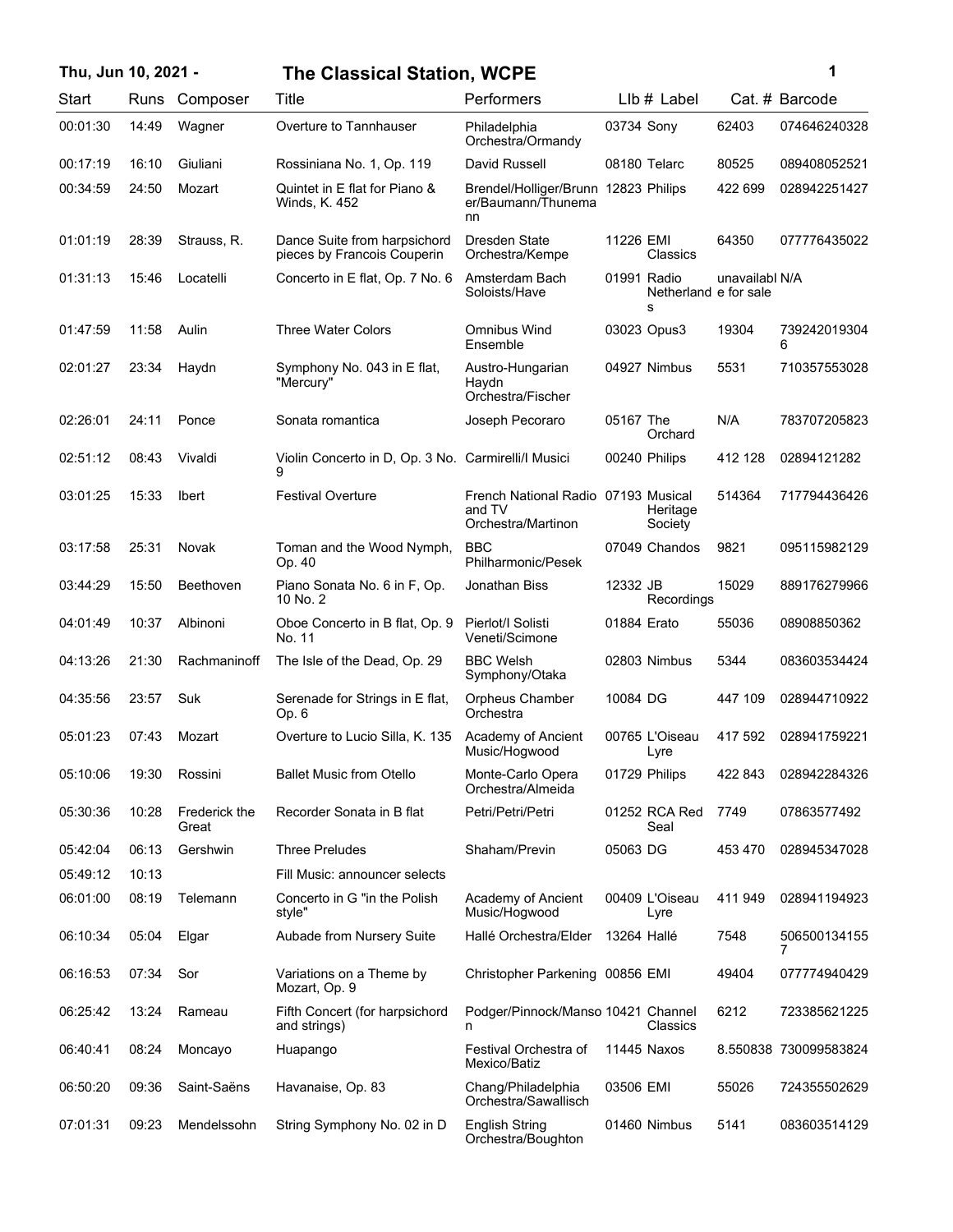| Thu, Jun 10, 2021 - |       |             | <b>The Classical Station, WCPE</b>                                        |                                                  |             |                                  |                       | $\mathbf{2}$         |
|---------------------|-------|-------------|---------------------------------------------------------------------------|--------------------------------------------------|-------------|----------------------------------|-----------------------|----------------------|
| Start               | Runs  | Composer    | Title                                                                     | Performers                                       |             | $Llb#$ Label                     |                       | Cat. # Barcode       |
| 07:12:09            | 07:55 | Vivaldi     | Trumpet Concerto in B flat, RV Nakariakov/Saint Paul 03777 Teldec<br>548  | Chamber<br>Orchestra/Wolff                       |             |                                  | 10788                 | 706301078822         |
| 07:21:19            | 06:46 | Schubert    | 5th mvt (Menuetto allegretto)<br>from Octet in F. D. 803                  | Mozzafiato/L'Archibud 03685 Sony<br>elli         |             |                                  | 66264                 | 074646626429         |
| 07:29:20            | 08:03 | Chadwick    | Jubilee from Symphonic<br><b>Sketches</b>                                 | Cincinnati Pops/Kunzel 01458 Telarc              |             |                                  | 80144                 | 089408014420         |
| 07:38:58            | 06:55 | Chabrier    | Bouree fantastique                                                        | <b>French National</b><br>Orchestra/Jordan       | 00635 Erato |                                  | 88018                 | 326965880182<br>8    |
| 07:47:08            | 05:46 | Bach        | Sarabande from Partita No. 4<br>in D, BWV 828                             | Angela Hewitt                                    |             | 04572 Hyperion                   | 67191/2               | 034571171913         |
| 07:54:09            | 05:54 | Beethoven   | Finale (Allegro molto) from<br>String Quartet No. 9 in C, Op.<br>59 No. 3 | <b>Blair Quartet</b>                             |             | 03066 Warner<br>Bros.            | 45855                 | 093624585527         |
| 08:01:38            | 04:23 | Mozart      | Overture to The Marriage of<br>Figaro, K. 492                             | Orchestra of the 18th<br>Century/Bruggen         |             | 07758 Philips                    | 426 231               | 028942623125         |
| 08:07:16            | 08:14 | Bond        | Concerto No. 4 in C minor                                                 | Parley of Instruments<br>/Goodman                |             | 02385 Hyperion                   | 7                     | CDA6646 034571164670 |
| 08:16:45            | 11:25 | Smetana     | Three Dances from The<br><b>Bartered Bride</b>                            | Cleveland<br>Orchestra/Szell                     | 00728 Sony  |                                  | 36716                 | 07464367162          |
| 08:30:10            | 09:39 | Chopin      | Three Mazurkas, Op. 59                                                    | Martha Argerich                                  | 05320 EMI   |                                  | 56805                 | 724355680525         |
| 08:41:04            | 04:17 | Bach, W.F.  | Allegro from Trio Sonata in A<br>minor                                    | Stern/Rampal/Parnas/<br>Ritter                   | 03681 Sony  |                                  | 64509                 | 07464645092          |
| 08:46:36            | 04:14 | Williams    | <b>Liberty Fanfare</b>                                                    | Boston Pops/Lockhart 06670 Boston                |             | Pops<br>Recordings               | 0003                  | 828020000325         |
| 08:52:05            | 07:20 |             | Fill Music: announcer selects                                             |                                                  |             |                                  |                       |                      |
| 09:01:15            | 21:01 | Weber       | Clarinet Concerto No. 1 in F<br>minor, Op. 73                             | Meyer/Dresden State<br>Orchestra/Blomstedt       | 02274 EMI   |                                  | 47351                 | 077774735124         |
| 09:23:31            | 12:38 | Dvorak      | Scherzo capriccioso, Op. 66                                               | Oslo<br>Philharmonic/Jansons                     | 02225 EMI   |                                  | 49995                 | 077774999526         |
| 09:37:39            | 21:40 | Chaminade   | Piano Trio No. 1 in G minor,<br>Op. 11                                    | <b>Rembrandt Trio</b>                            |             | 03384 Dorian                     | 90187                 | 053479018724         |
| 10:01:09            | 27:21 | Prokofiev   | Peter and the Wolf, Op. 67                                                | Royal<br>Philharmonic/Previn                     |             | 00602 Telarc                     | 80126                 | 089408012624         |
| 10:30:00            | 29:18 | Rodrigo     | Concerto Madrigal for two<br>guitars and orchestra                        | P. & A.<br>Romero/Academy<br><b>SMF/Marriner</b> |             | 00861 Philips                    | 400 024               | 028940002427         |
| 11:01:08            | 35:21 | Mozart      | Piano Concerto No. 22 in E flat, de Larrocha/Vienna<br>K. 482             | Symphony/Segal                                   |             | 00657 London                     | 410 140               | 028941014023         |
| 11:37:44            | 08:40 | Dvorak      | Dumka and Furiant, Op. 12                                                 | William Howard                                   |             | 02368 Chandos                    | 9044                  | 095115904428         |
| 11:47:39            | 02:06 | Ponce       | Preludio in E                                                             | <b>Christopher Parkening</b>                     | 05152 Angel |                                  | 56730                 | 724355673008         |
| 11:50:45            | 08:56 | Berlioz     | Roman Carnival Overture, Op.                                              | London<br>Symphony/Davis                         |             | 00547 Philips                    | 416 430               | 028941643025         |
| 12:01:31            | 03:12 | Lyapunov    | "Lullaby" from Twelve<br>Transcendental Etudes, Op.<br>11"                | Bertrand Chamayou                                | Downk Erato |                                  | 01902952 n/a<br>42435 |                      |
| 12:05:58            | 14:25 | Danzi       | Wind Quintet in G minor, Op.<br>56 No. 2                                  | Vienna Quintet                                   |             | 03885 Nimbus                     | 5479                  | 710357547928         |
| 12:21:38            | 12:24 | Mielczewski | Canzona prima a 2                                                         | Tutti e solo Chamber<br>Ensemble                 |             | 03744 Dorian                     | 80136                 | 751758013629         |
| 12:35:32            | 07:32 |             | Fill Music: announcer selects                                             |                                                  |             |                                  |                       |                      |
| 12:44:19            | 15:06 | Schumann    | Papillons, Op. 2                                                          | Vladimir Ashkenazy                               |             | 01129 London                     | 414 474               | 028941447425         |
| 13:01:15            | 15:48 | Tchaikovsky | Capriccio italien, Op. 45                                                 | Minnesota<br>Orchestra/Oue                       |             | 04809 Reference 80<br>Recordings |                       | 030911108021         |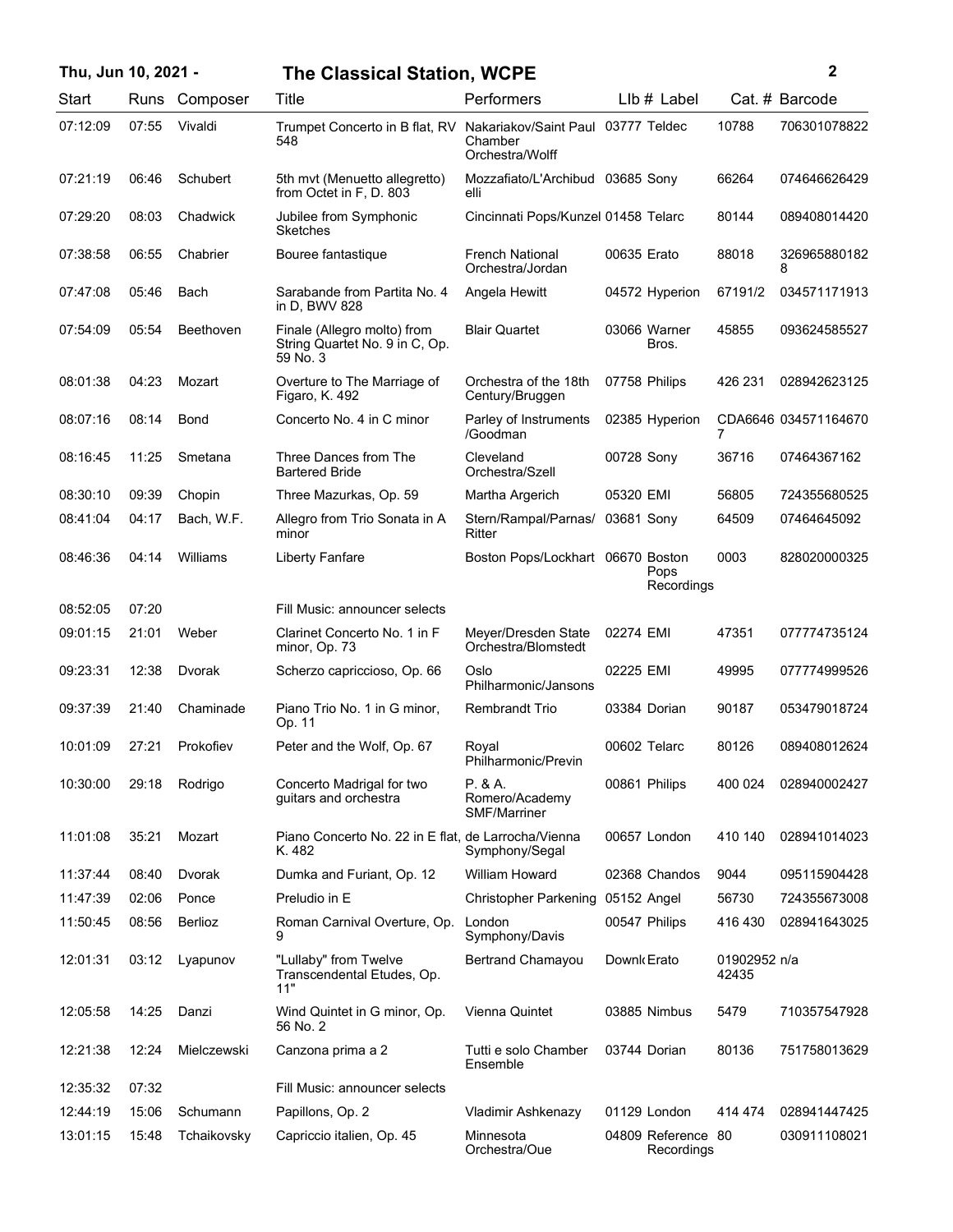## **Thu, Jun 10, 2021 - 3 The Classical Station, WCPE**

| Start    | Runs  | Composer         | Title                                                                         | Performers                                                 |                  | $Llb#$ Label   |         | Cat. # Barcode             |
|----------|-------|------------------|-------------------------------------------------------------------------------|------------------------------------------------------------|------------------|----------------|---------|----------------------------|
| 13:18:33 | 12:30 | Haydn, M.        | Symphony No. 15 in D                                                          | Slovak Chamber<br>Orchestra/Warchal                        | 02578 CPO        |                | 999 154 | 761203915422               |
| 13:32:33 | 14:51 | Elgar            | Cockaigne Overture (In London BBC Symphony/Davis 02671 Erato<br>Town,) Op. 40 |                                                            |                  |                | 94809   | 745099480929               |
| 13:48:54 | 10:19 | <b>MacDowell</b> | Two Fragments after the Song<br>of Roland, Op. 30                             | Royal<br>Philharmonic/Krueger                              | 01381 Library of | Congress       | 104     | N/A                        |
| 14:01:03 | 21:12 | Telemann         | Suite in D for Viola da Gamba<br>and Strings                                  | Cunningham/Orch Age 03094 Harmonia<br>Enlightenmt/Huggett  |                  | Mundi          | 7045    | 093046709327               |
| 14:23:45 | 25:49 | Gade             | Symphony No. 8 in B minor,<br>Op. 47                                          | Stockholm<br>Sinfonietta/Jarvi                             | 00888 Svensk     |                | 399     | n/a                        |
| 14:51:04 | 08:48 | Graupner         | Bassoon Concerto in G                                                         | Smith/English<br>Chamber<br>Orchestra/Ledger               | 02517 ASV        |                | 681     | 501197506812<br>9          |
| 15:01:42 | 28:41 | Dvorak           | Serenade in E for Strings,<br>Op.22                                           | English Chamber<br>Orchestra/Barenboim                     | 04221 Seraphim   |                | 69110   | 724356911024               |
| 15:31:53 | 03:34 | Bach             | Sheep May Safely Graze from<br>Cantata 208                                    | Ma/Amsterdam<br>Baroque<br>Orchestra/Koopman               | 07015 Sony       | Classical      | 93927   | 82796939720                |
| 15:36:57 | 22:29 | Saint-Saëns      | Violin Sonata No. 1 in D minor,<br>Op. 75                                     | Bachmann/Neiman                                            | 11021 Bridge     |                | 9394    | 090404939426               |
| 16:00:41 | 09:25 | Rossini          | Overture to The Thieving<br>Magpie                                            | National<br>Philharmonic/Chailly                           | 00370 London     |                | 443 850 | 028944385021               |
| 16:11:01 | 09:00 | Lecocq           | Finale and Donkey Polka from<br>Mam'zelle Angot Ballet                        | National<br>Philharmonic/Bonynge                           | 00266 London     |                | 411898  | 02894189820                |
| 16:20:56 | 07:01 | Tchaikovsky      | Scherzo from Orchestral Suite<br>No. 1 in D minor, Op. 43                     | <b>USSR</b><br>Symphony/Svetlanov                          | 01230 Melodiya   |                | 6       | 278825/2 314902338825<br>6 |
| 16:28:52 | 08:05 | Albinoni         | Oboe Concerto in B flat, Op. 7<br>No. 3                                       | Holliger/I Musici                                          | 04024 Philips    |                | 432 115 | 028943211529               |
| 16:38:12 | 04:40 | Chopin           | Prelude in D flat, Op. 28 No. 15 Nelson Freire<br>"Raindrop"                  |                                                            | 03726 Sony       | Classical      | 62415   | 074646241523               |
| 16:43:47 | 07:41 | Thomas           | Overture to Raymond                                                           | New York<br>Philharmonic/Bernstein                         | 01302 CBS        | Records        | 37240   | 07464372402                |
| 16:52:23 | 07:28 | Sarasate         | Scottish Airs, Op. 34                                                         | Pine/Scottish Chamber 04789 Cedille<br>Orchestra/Platt     |                  |                | 083     | 735131908320               |
| 17:01:06 | 11:44 | Copland          | El Salon Mexico                                                               | Detroit<br>Symphony/Slatkin                                | 11438 Naxos      |                |         | 8.559758 636943975824      |
| 17:13:45 | 06:31 | Joplin           | Bethena (A Concert Waltz)                                                     | Perlman/Previn                                             | 03076 EMI        |                | 47170   | 077774717021               |
| 17:21:11 | 02:35 | <b>Beethoven</b> | 1st mvt (Allegro con brio) from<br>Flute duo in G                             | Gallois/Seo                                                | 13638 Naxos      |                |         | 8.578358 747313835874      |
| 17:24:41 | 04:07 | <b>Brahms</b>    | Hungarian Dance No. 4 in F<br>sharp minor                                     | Vienna<br>Philharmonic/Abbado                              | 00634 DG         |                | 410 615 | 028941061522               |
| 17:30:03 | 08:32 | Waldteufel       | Dolores (A Waltz)                                                             | Orchestra of the<br>Vienna People's<br>Opera/Bauer-Theussl | 01139 Philips    |                | 400 012 | 028940001222               |
| 17:39:30 | 08:08 | ov               | Rimsky-Korsak Overture to May Night                                           | Rotterdam<br>Philharmonic/Zinman                           | 00627 Philips    |                | 411446  | 028941144621               |
| 17:48:33 | 11:18 | Vivaldi          | Concerto in D, RV 94                                                          | <b>Musical Offering</b>                                    |                  | 00269 Nonesuch | 79067   | N/A                        |
| 18:01:06 | 12:25 | Bach             | Italian Concerto in F, BWV 971                                                | <b>Cyprien Katsaris</b>                                    | 03611 Sony       | Classical      | 66272   | n/a                        |
| 18:14:26 | 03:41 | Mozart           | Overture to The Impresario, K.<br>486                                         | Academy of St.<br>Martin-in-the-Fields/Ma<br>rriner        | 00360 EMI        |                | 47014   | 077774701426               |
| 18:19:02 | 14:20 | Holst            | A Moorside Suite                                                              | London Collegiate<br>Brass/Stobart                         | 00785 CRD        |                | 3434    | N/A                        |
| 18:34:37 | 08:44 | Grieg            | Two Elegiac Melodies for<br>Strings, Op. 34                                   | Malmö<br>Symphony/Engeset                                  | 11505 Naxos      |                |         | 8.508015 747313801534      |